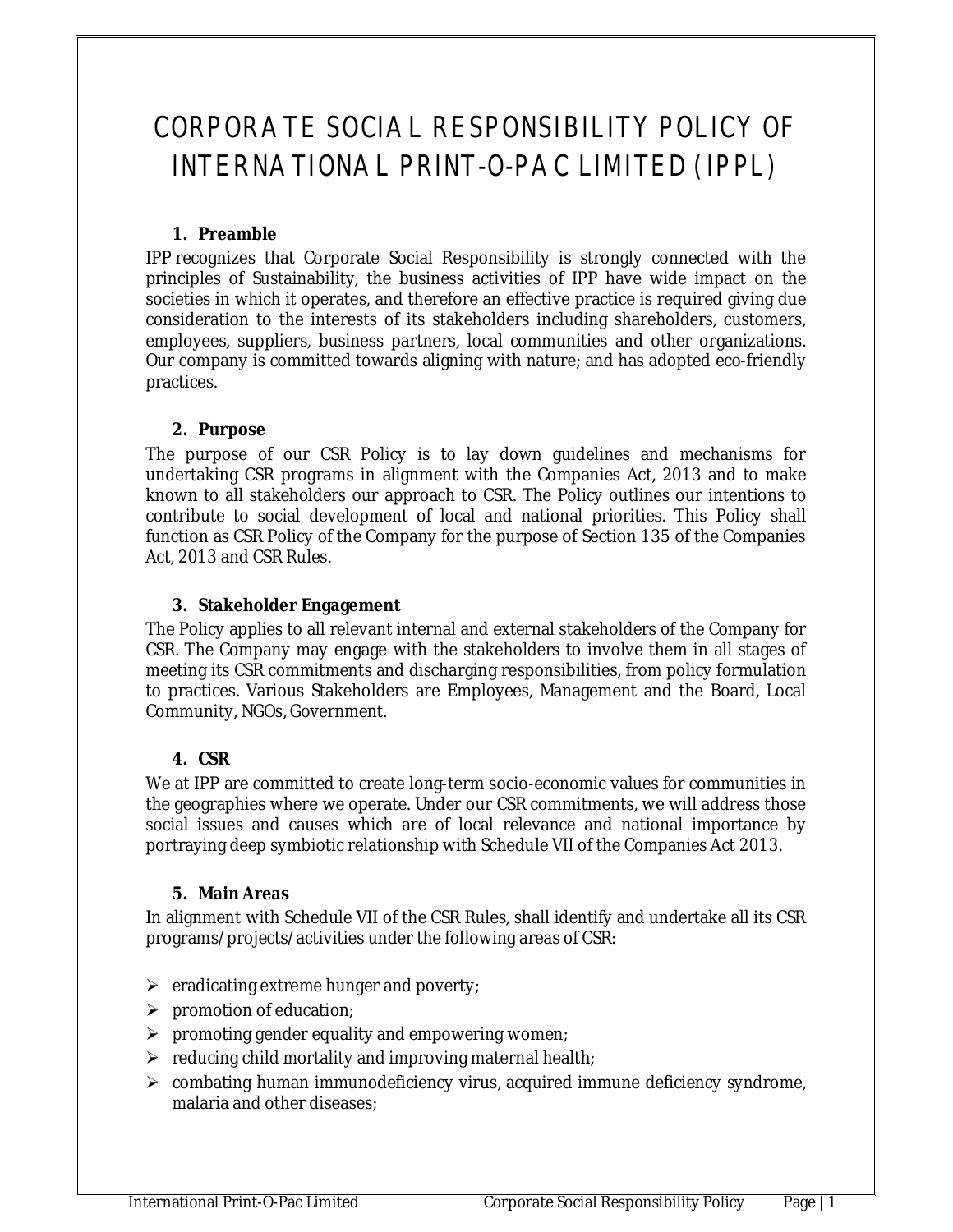- $\triangleright$  ensuring environmental sustainability;
- $\triangleright$  employment enhancing vocational skills;
- $\triangleright$  social business projects;
- contribution to the Prime Minister's National Relief Fund or any other fund set up by the Central Government or the State Governments for socio-economic development and relief and funds for the welfare of the Scheduled Castes, the Scheduled Tribes, other backward classes, minorities and women; and
- $\triangleright$  such other matters as may be prescribed by the Act from time to time.

Further, the CSR Activities shall not include any activity undertaken by the Company in pursuance of normal course of business of the Company.

The CSR activities that benefit only the employees of the Company and their families will not be considered as CSR activities. Also, contribution to any political party under section 182 of the Companies Act, 2013 will not be considered as CSR activity.

The CSR activities that benefit the related parties shall not be carried out without the approval of the Board.

Our approach will be structured in a way which will make CSR deliverables sustainable, measurable, replicable and scalable.

#### **6. Geographies**

The Company's intent is to make a positive contributions to the society in which the Company lives and operates. Therefore, for implementation of CSR activities, the Company will focus primarily in and around its office / plant locations. However, it does not limit the Company to undertake CSR projects anywhere in the country.

#### **7. Governance**

The Board of Directors shall set up a Board level CSR committee to ensure the deployment of the Policy. Towards ensuring the effective execution of the CSR commitments, the Board and the CSR Committee shall respectively assume specific roles and responsibilities as per following:

#### **Board of Directors**

- $\checkmark$  Constitute a CSR Committee of the Board of Directors;
- $\checkmark$  Approve CSR policy and the Board of Directors on its own and/or as per the recommendations of the CSR Committee can amend this policy, as and when required as deemed fit. Any or all provisions of the CSR Policy would be subject to revision/amendment in accordance with the Regulations on the subject as may be issued from the relevant statutory authorities, from time to time;
- $\checkmark$  Approve areas under CSR that the company proposes to support, annual action plan, modalities of operations;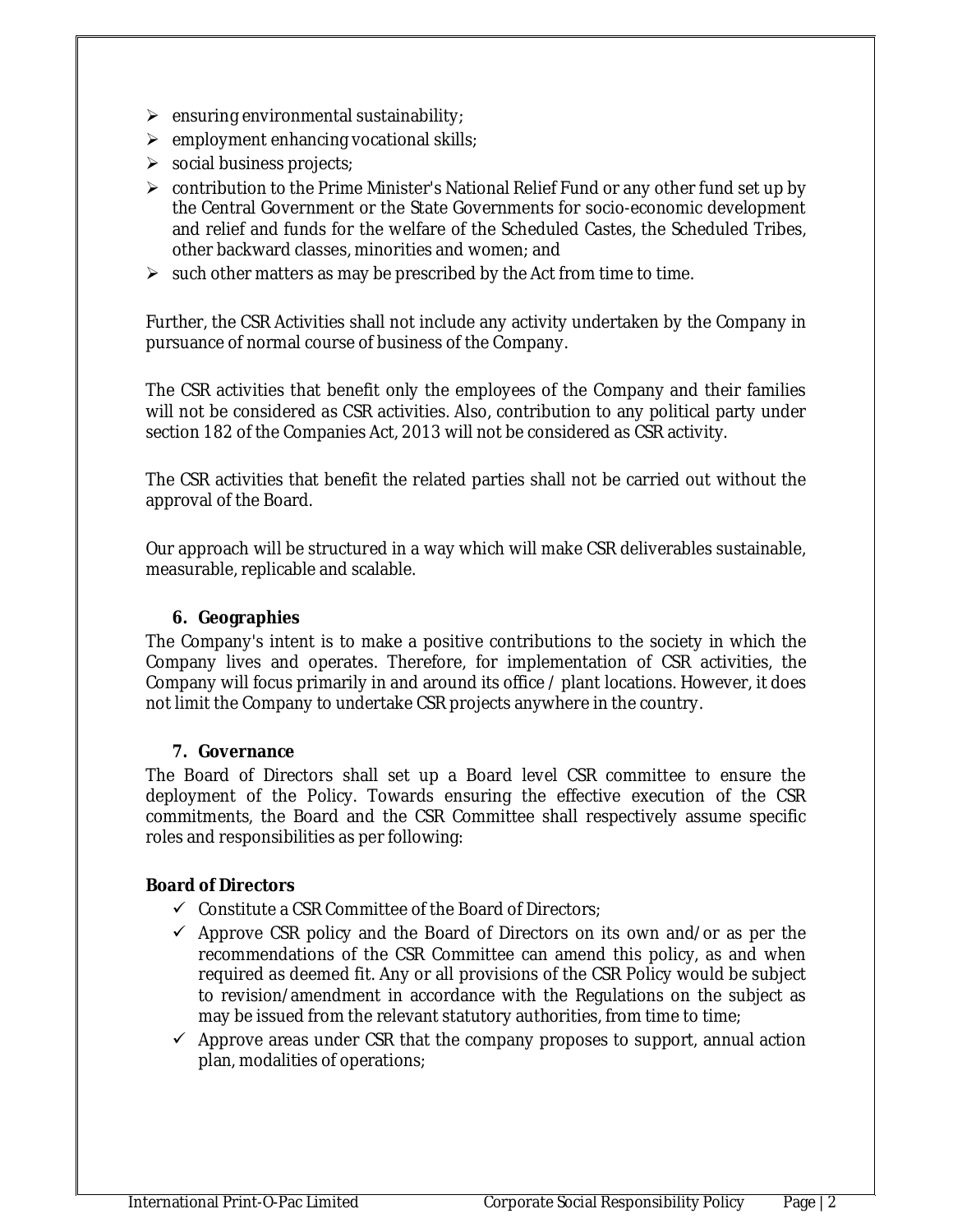- $\checkmark$  Ensure that activities included by the company in its Corporate Social Responsibility Policy are in accordance with the activities listed in Schedule VII of the Act;
- $\checkmark$  Make certain that the activities included in Corporate Social Responsibility Policy of the company are undertaken by the company;
- $\checkmark$  Ensure that the company spends, in every financial year, at least two per cent of the average net profits of the company made during the three preceding financial years, in pursuance of this policy;
- $\checkmark$  If the company fails to spend such amount, then it will disclose the reasons for not spending the amount in its annual report mentioned above.
- $\checkmark$  The Board's Report issued under clause (o) of sub-section (3) of section 134 shall include an annual report on CSR containing particulars specified in Annexure to the CSR Rules;

# **CSR Committee of the Board of Directors:**

- $\checkmark$  Develop CSR Policy for the company and recommend the same for the approval of the Board of Directors;
- $\checkmark$  Develop and approve an annual CSR Action Plan;
- $\checkmark$  Recommend the Budget to the Board of Directors for approval, in pursuance of the Act;
- $\checkmark$  Create transparent monitoring mechanisms for implementation of CSR initiatives;
- $\checkmark$  Submit reports to the Board in respect of CSR initiatives undertaken by the Company
- $\checkmark$  Monitor the CSR Policy from time to time and recommend for the amendments in the Policy, when required;
- $\checkmark$  Accord approval for undertaking CSR activities in partnership/collaboration with other companies/institutions/NGOs etc.

# **8. CSR planning and processes**

**a.** Annual CSR plan

As per section 135 of the Companies Act, we will develop a list of CSR programs/projects/ activities to be undertaken during the year. The CSR Committee shall send the list of CSR programs/projects/ activities with its recommendations to the Board of Directors of the Company for approval.

# **b.** Budget

The expenditure on CSR activities will be incurred with an aim to CSR Commitments. The total amount to be spent on CSR activities shall be 2% (two percent) of the average net profits of three immediately preceding financial years as calculated in terms of the CSR Rules, however, any shortfall pertaining to any financial year shall not be carried forward to the next financial year.

The amount of CSR Commitment as above shall include 5% (five percent) amount on account of administrative, personnel and other costs to achieve CSR activities.